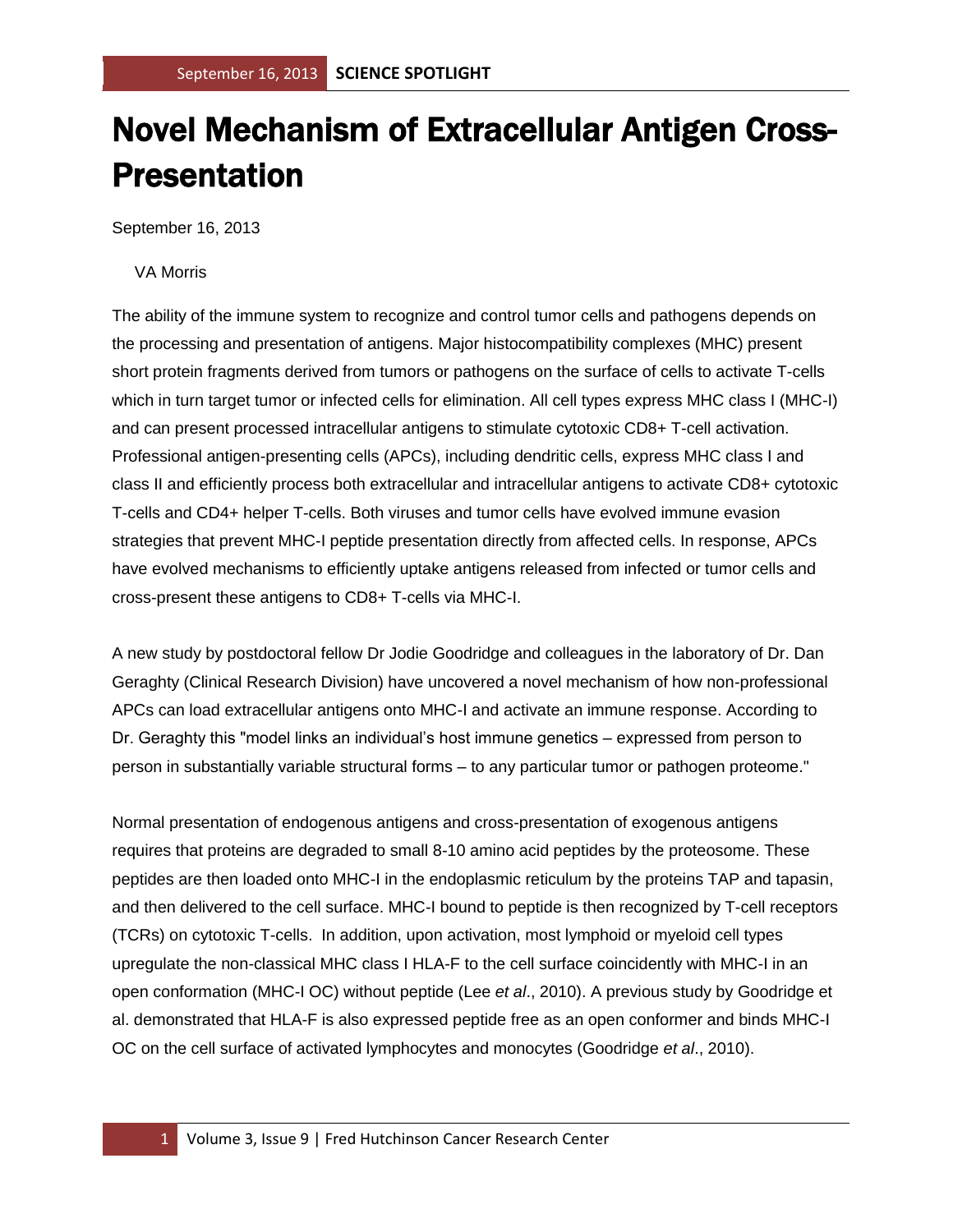In the current study, the researchers asked if HLA-F helped load exogenous antigens to MHC-I for cross-presentation from activated lymphocytes and monocytes, both non-professional APCs that express HLA-F upon activation. Denatured viral proteins in both native denatured forms or as partial forms synthesized as polypeptides of 40-50 amino acid length, with known peptide epitopes that bind to MHC-I, were added exogenously to B-cells expressing HLA-F and MHC-I OC. HLA-F cell surface expression decreased as detected by flow cytometry, suggesting internalization of the complex once antigen bound to MHC-I. Using biochemical fractionation of cells, lysosomal inhibitors, and microscopic colocalization studies, the researchers traced the internalization of the complex from early endosomes into lysosomes where HLA-F and MHC-I dissociate and the exogenous antigens are further degraded into smaller peptides that load onto MHC-I. Importantly, the binding and internalization of the complex required denatured proteins with specific epitopes to bind MHC-I, as determined by amino acid substitutions in the peptide epitope region.

The researchers then examined if the activated B-cells could cross-present viral or tumor antigens to cytotoxic T-cells. Indeed, exogenously added antigen activated cytotoxic T-cells to specifically lyse the B-cells. Presentation of antigens and activation of T-cells was blocked with brefeldin A, a drug that disrupts the Golgi compartment, confirming direct processing of longer antigens to short peptide epitopes through internalization. Interference with the surface expression of HLA-F and MHC-I OC with short hairpin RNA constructs blocked the processing and cross-presentation of exogenous viral antigens to activate T-cells. Importantly, this pathway did not require the proteins TAP or tapasin as required for cross-presentation in most professional APCs. This same pathway was evident in activated cytotoxic T-cells that also express HLA-F, suggesting they can self-stimulate and crosspresent antigens in inflammatory conditions.

The researchers suggest that HLA-F may stabilize MHC-I OC to and from the cell surface (see figure). The process requires denatured proteins, which could be released after degradation by proteases from apoptotic or cytolized cells in inflammatory conditions that also increase the expression of HLA-F on activated lymphocytes and monocytes. "This novel pathway suggests a simplified, precision approach that could be applied immediately for immunization against tumor antigens or pathogens," remarks Dr. Geraghty. "Currently, we are attempting to define the optima for these interactions, the 'rules of engagement' if you will, toward a new approach for vaccine development that can be broadly applied to cancer and infectious disease."